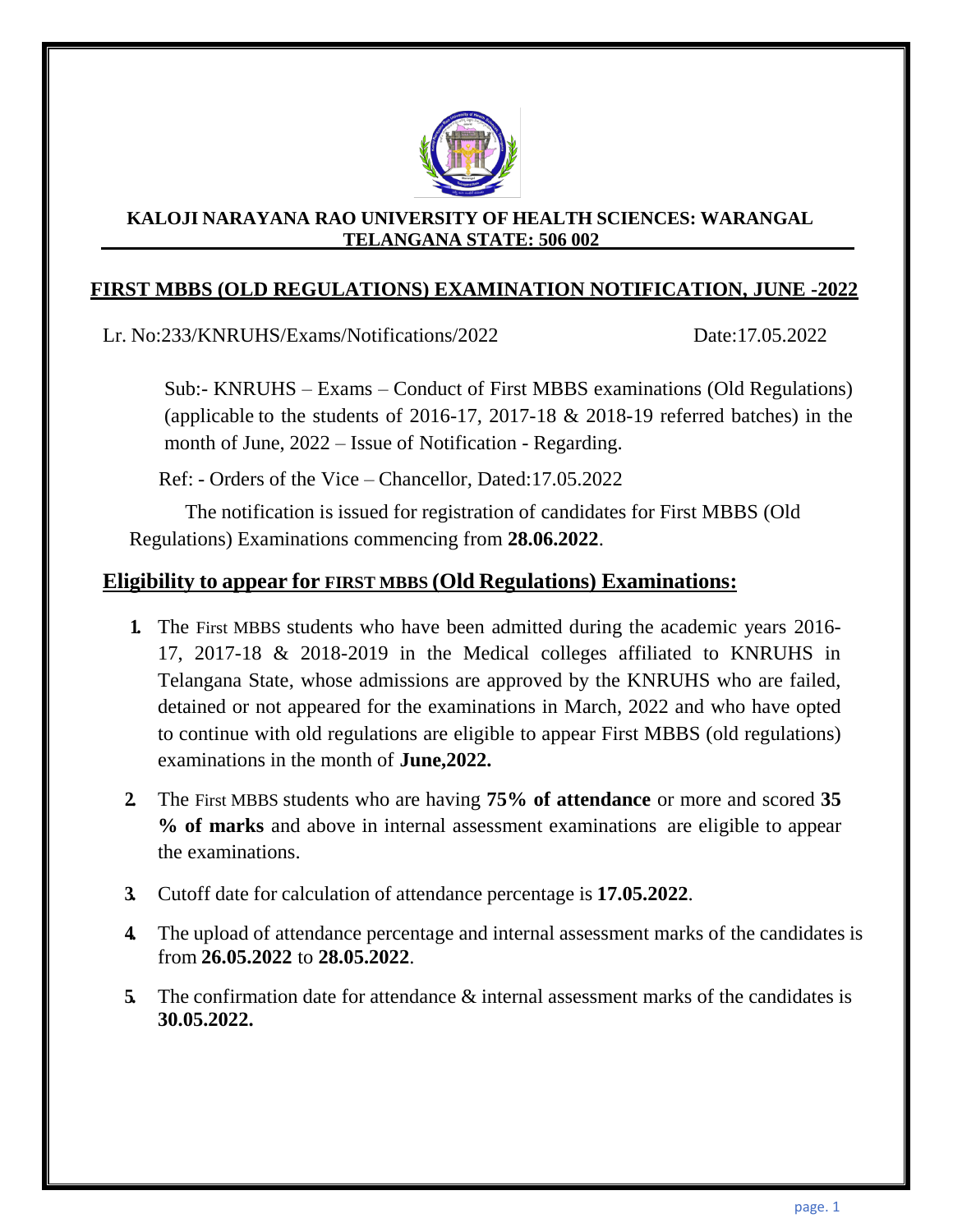# **Digital Valuation and Providing only single answer booklet without additionalanswer booklet**

The University is a Digital campus and implementing digital valuation for all courses. For First MBBS exam will be conducted with single answer booklet with candidate specific bar code on each page for the candidates appearing for examinations and no additional answer book will be issued to the candidates. The candidates should answer all the questions in the single answer booklet only.

### **Payment of Examination fee:**

| <b>Examination fee (whole)</b> | ₹1800/- |
|--------------------------------|---------|
| Per Subject (for Backlog)      | ₹600⁄-  |
| <b>Marks Memo</b>              | ₹300/-  |
| <b>Processing Fee</b>          | ₹350/-  |

**Note: Processing fee is for the students appearing for the first time only.**

| <b>EXAMINATION FEE DATES</b>                                                                                                                                                                                                                                                                                 |                                                                                                                                                                           |  |  |
|--------------------------------------------------------------------------------------------------------------------------------------------------------------------------------------------------------------------------------------------------------------------------------------------------------------|---------------------------------------------------------------------------------------------------------------------------------------------------------------------------|--|--|
| 06.06.2022 to 11.06.2022 (Without Fine)                                                                                                                                                                                                                                                                      | (No. of subjects * ₹600) + ₹300(Marks<br>memo) + $\overline{3}350$ (Processing fee)                                                                                       |  |  |
| 12.06.2022 to 13.06.2022 (With a fine of<br>$\epsilon$ 200)                                                                                                                                                                                                                                                  | [1800 or (No. of subjects $*$ ₹600)] +<br>$\textbf{F300}$ (Marksmemo) +<br>$\overline{350}$ (Processing fee) +<br>$\epsilon$ 200(Fine)                                    |  |  |
| 14.06.2022 to 15.06.2022 (With a fine of<br>₹100/- per day in addition to $\overline{\text{E}}200$ /-)                                                                                                                                                                                                       | [1800 or (No. of subjects $* \overline{5600}] +$<br>$\epsilon$ 300(Marksmemo) +<br>$\overline{\text{350}}$ (Processing fee) +<br>₹200(Fine) + ₹100(Fine per day)          |  |  |
| 16.06.2022 to 18.06.2022 (Offline<br>payment with a fine of $\text{\textsterling}5000$ in<br>addition to previous fine of $\text{\textsterling}400$ )<br><b>DD</b> drawn in favor of "THE<br><b>REGISTRAR, KNRUHS"</b> payable at<br>Warangal must reach the University on<br>or before 18.06.2022, 04:00pm. | [1800 or (No. of subjects $* \overline{5600}] +$<br>$\epsilon$ 300(Marksmemo) +<br>$\overline{\text{350}}$ (Processing fee) +<br>$\text{F400(Fine)} + \text{F5000(Fine)}$ |  |  |

**Payment Link[:https://www.tcsion.com/EForms/html/form52954/login.html](https://www.tcsion.com/EForms/html/form52954/login.html)**

## ❖ **Payment link will be active from 06.06.2022 to 15.06.2022**